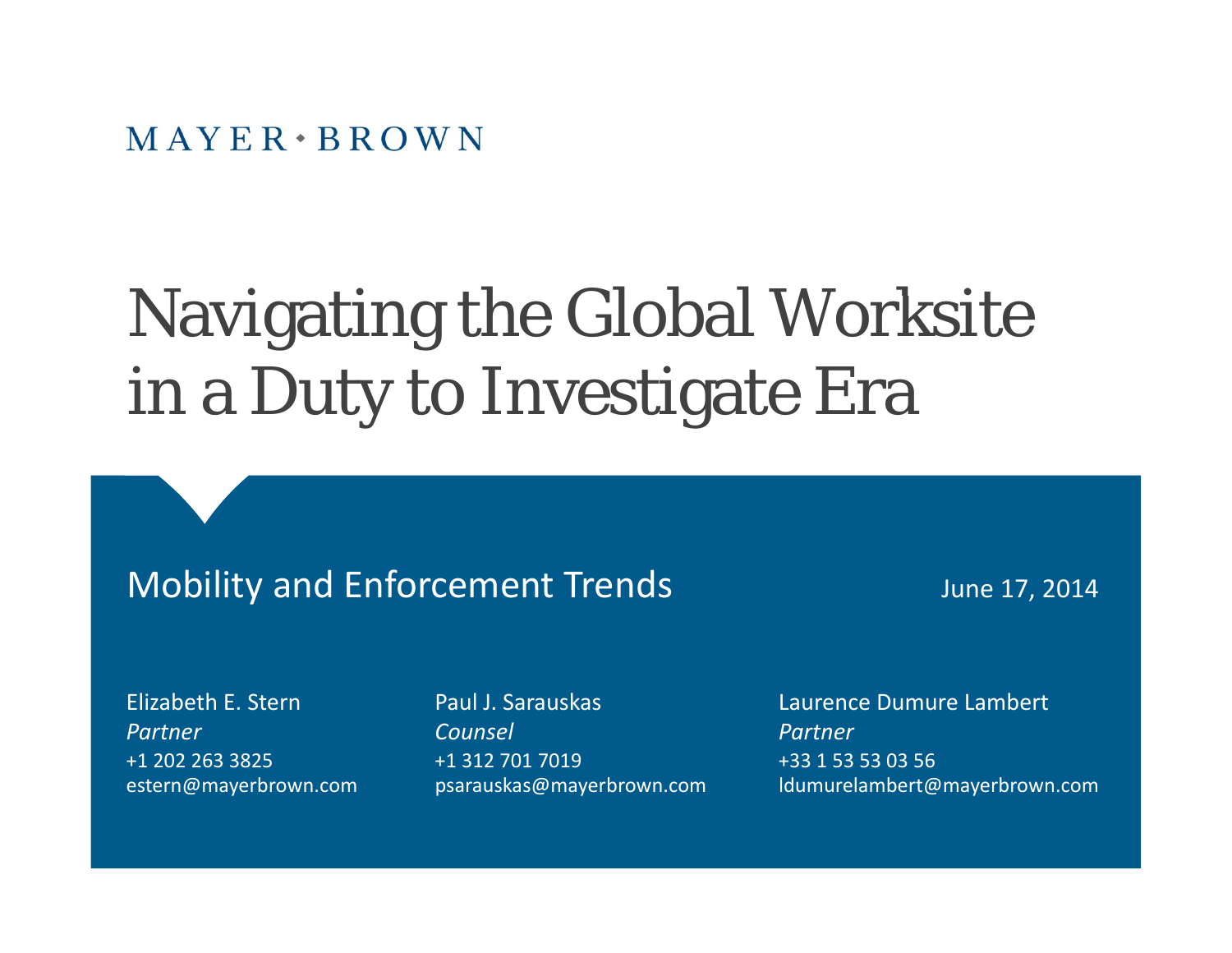#### Our Speakers Today

#### **SPEAKERS**



**Elizabeth E. Stern** *Partner*WASHINGTON DC +1 202 263 3825 estern@mayerbrown.com

Elizabeth Espín Stern is <sup>a</sup> partner in Mayer Brown's Washington DC office and <sup>a</sup> member of the Employment & Benefits group. She spearheads Mayer Brown's new global worksite management initiative. This "global people solution" offers multinational clients, in <sup>a</sup> variety of sectors including financial services, IT, defense, telecommunications and multimedia, <sup>a</sup> comprehensive compliance and risk management program in connection with their mobile workforce workforce.



**Paul J. Sarauskas***Counsel Partner* CHICAGO+1 312 701 7019 psarauskas@mayerbrown.com

> Paul Justas Sarauskas is counsel inMayer Brown's Chicago office and a member of the Employment & Benefits group. As <sup>a</sup> dual USA‐Italian citizen he concentrates his practice on immigration procedures throughout Europe. He is an active , in a variety of in the member of the European section the same and manufacturing clients in of the American Immigration Lawyer's Association and has published in AILA's Newsletter. He was <sup>a</sup> guest professor of Italian immigration at Bocconi University in Milan and is listed in the 2013 and 2014 editions of *Who's Who Who sof Corporate Immigration Attorneys*.

#### **MODERATOR**



**Laurence Dumure Lambert** PARIS+33 1 53 53 03 56 ldumurelambert@mayerbrown.com

Laurence Dumure Lambert is <sup>a</sup> partner in Mayer Brown's Paris office in charge of the Employment law practice. She has extensive experience both counseling clients on employment matters and representing them in litigation. She also represents industrial and manufacturing clients in restructuring and related litigation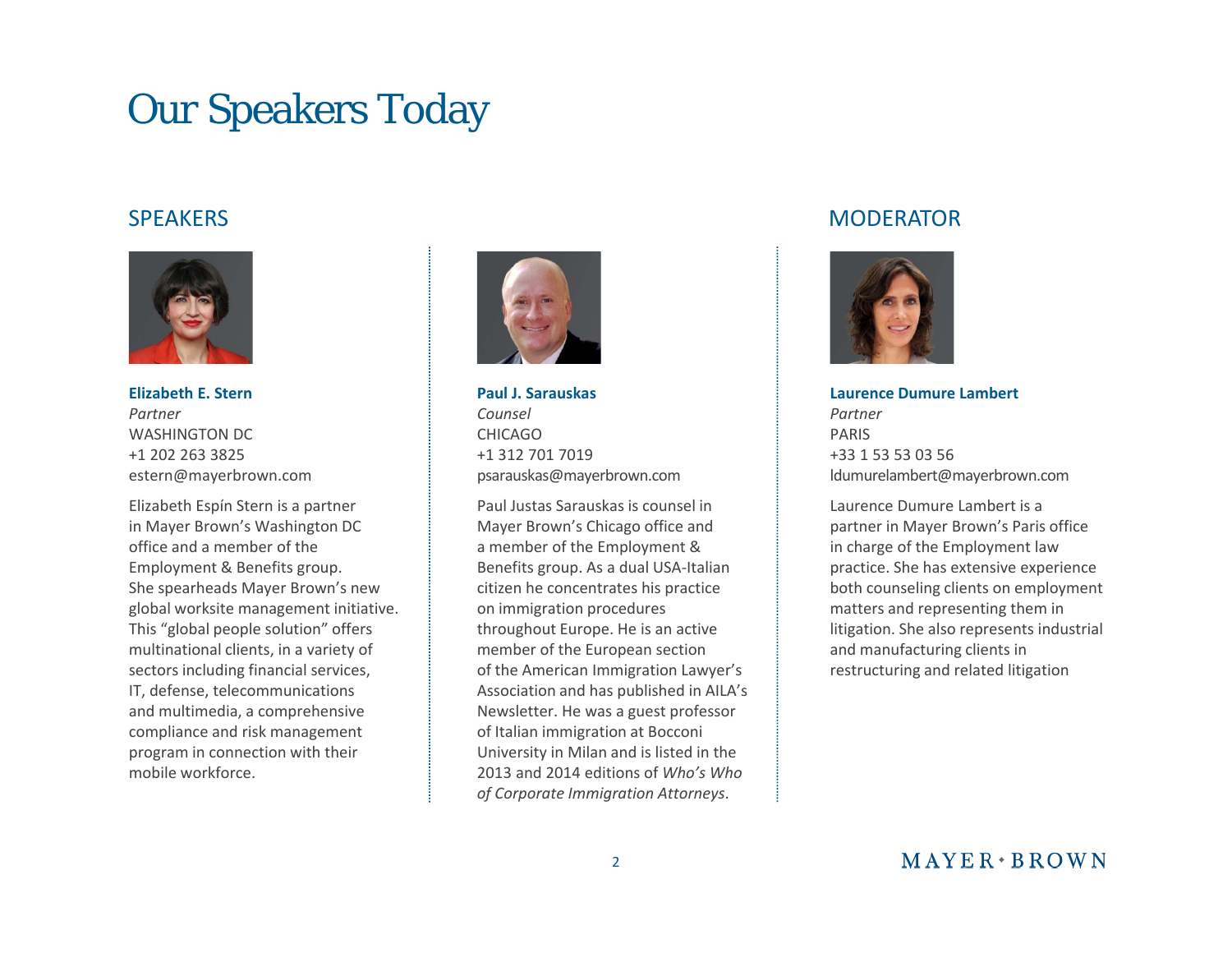#### Unprecedented Global Change

- **We are living in a time of unprecedented global interdependence**
- **Peak job growth and project opportunities have moved from the mature to a spectrum of emerging markets , and the workforce is more mobile than ever before**
- **The ability to move talent "anywhere anywhere , anytime "is pivotal to success in this global economy**
- **At the same time , the risks associated with new market entry and mobilization of talent are substantial and complex**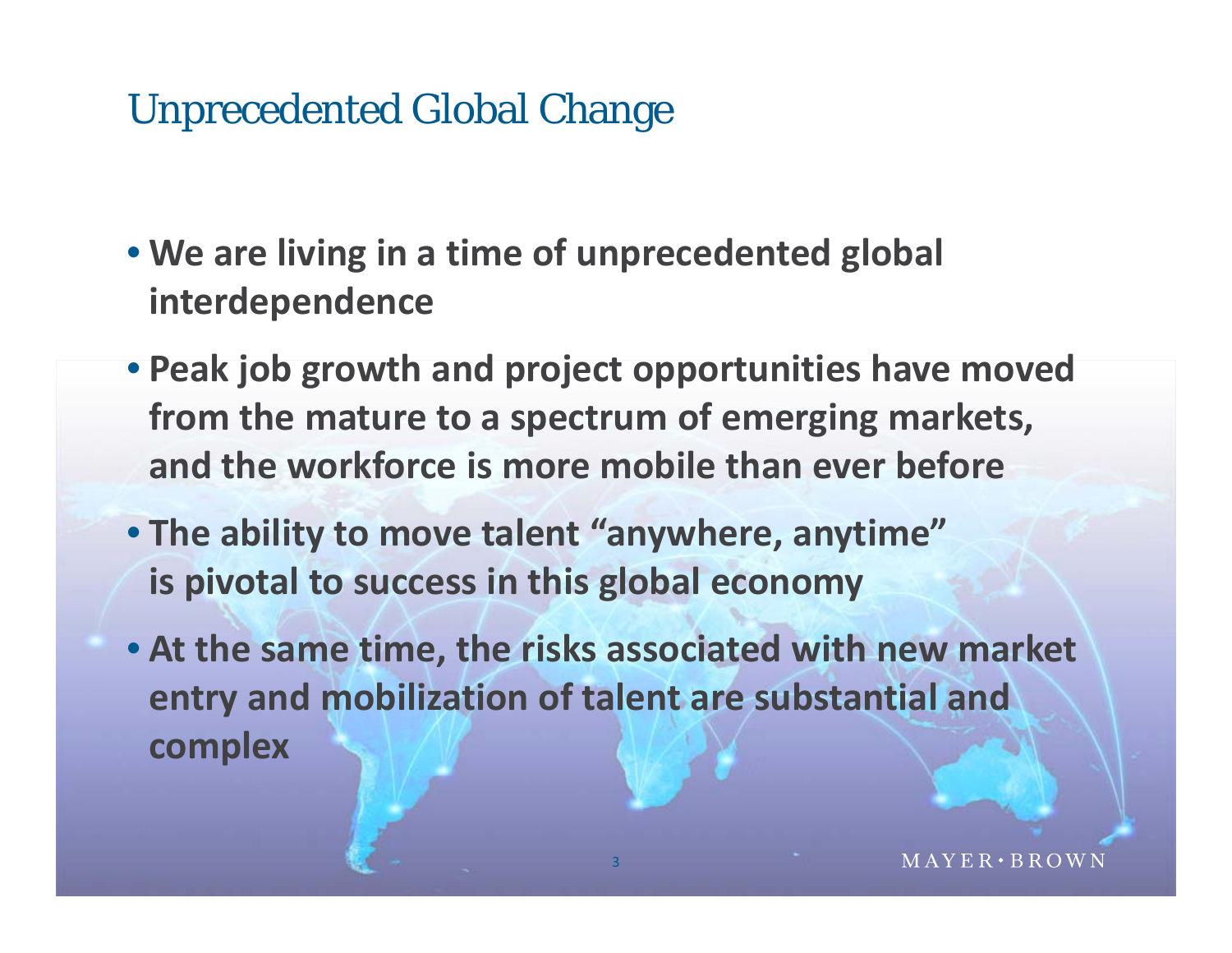#### Heightened Demands Clash with Heightened Risk

- Demands of pricing and scale require agile deployment of teams to multiple locations, including new markets
- Increasingly, these assignments happen quickly and change often – mobility is actually mobile now
- This fluid movement raises higher risks than ever before, with "shop floor" audits becoming commonplace, ratings on compliance impacting the company's ability to capture visas, and the potential for whistleblowers augmenting the impact of any infraction
- $\bullet$  Legal and HR managers are caught in the middle  $$ how to meet the business demands while controlling these heightened risks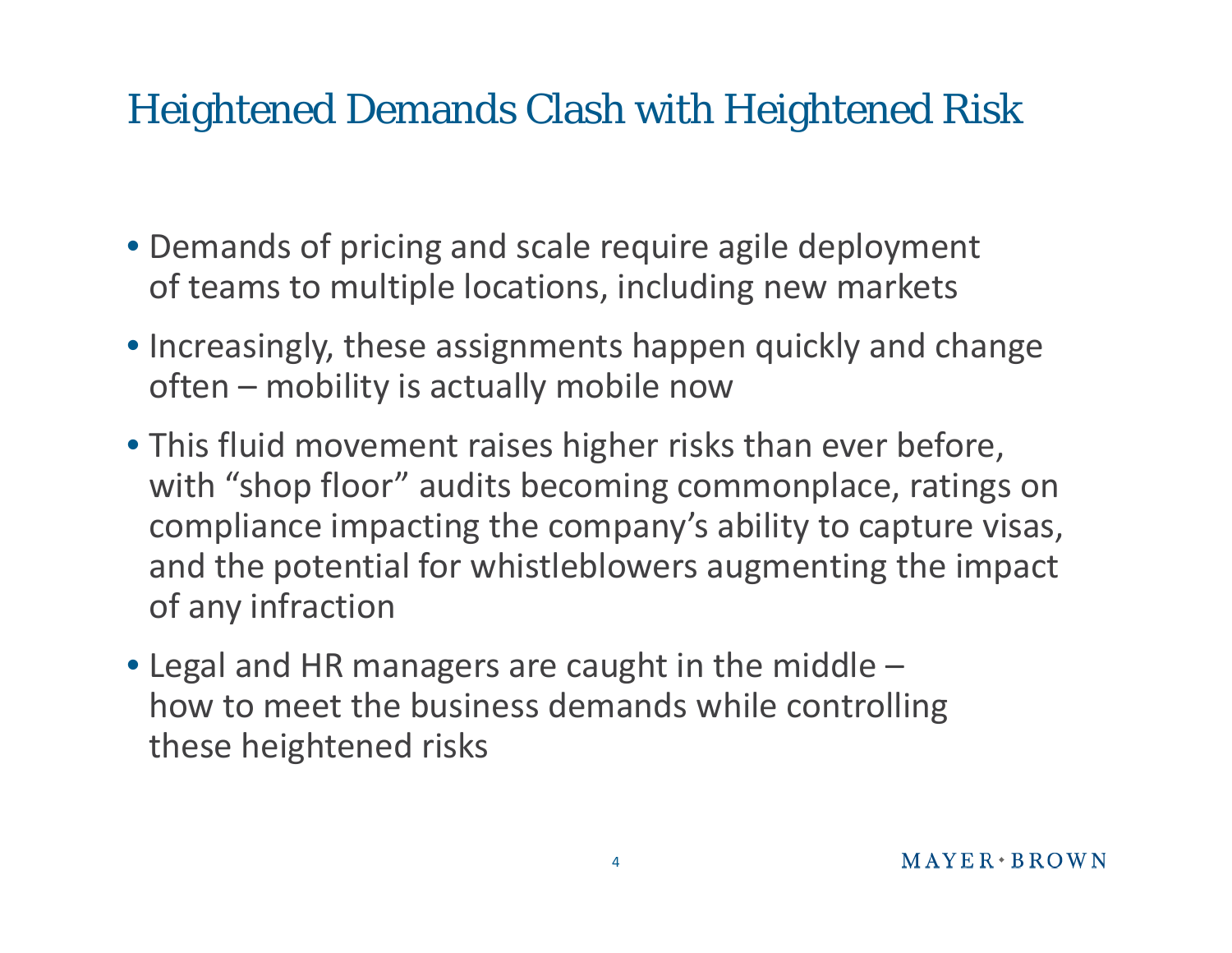#### The Domino Effect

- If the company fails to establish <sup>a</sup> reliable process for monitoring and managing visa compliance, its audit ratings will fail and visas may be denied or limited
- Absence of complete, accessible records and <sup>a</sup> protocol for sharing only "need to know" documents with government agents can open the company up to further investigation, including by labor and tax authorities
- Agents also pose challenges, both in terms of anti‐corruption mandates and data security
- Confusion about how things are done can lead to whistleblower complaints, triggering civil and criminal investigation

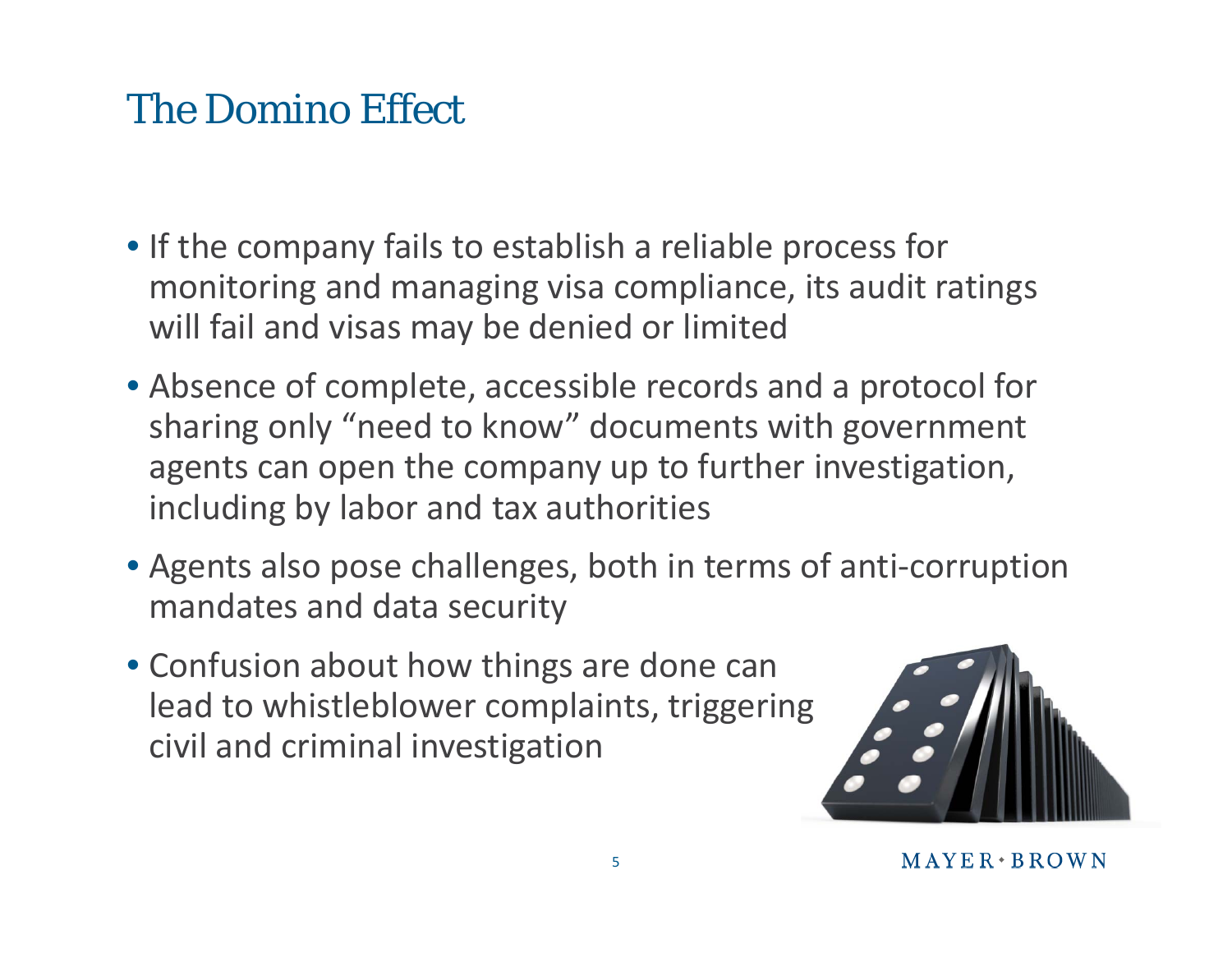#### How to Navigate in this Charged Climate

- Global Coordination. A coordinated global program
- Central Information. A central data bank to monitor and track the movement of personnel
- Management of High-Impact Risk. Prioritized risk management, with preventative protocols understood, accepted, and utilized
- Integrated Delivery. Deliberate, coordinated execution of personnel assignments, incorporating employment, tax and social insurance with visa planning
- Certified Suppliers. Reputable suppliers with a framework for certification of key compliance mandates, updated regularly

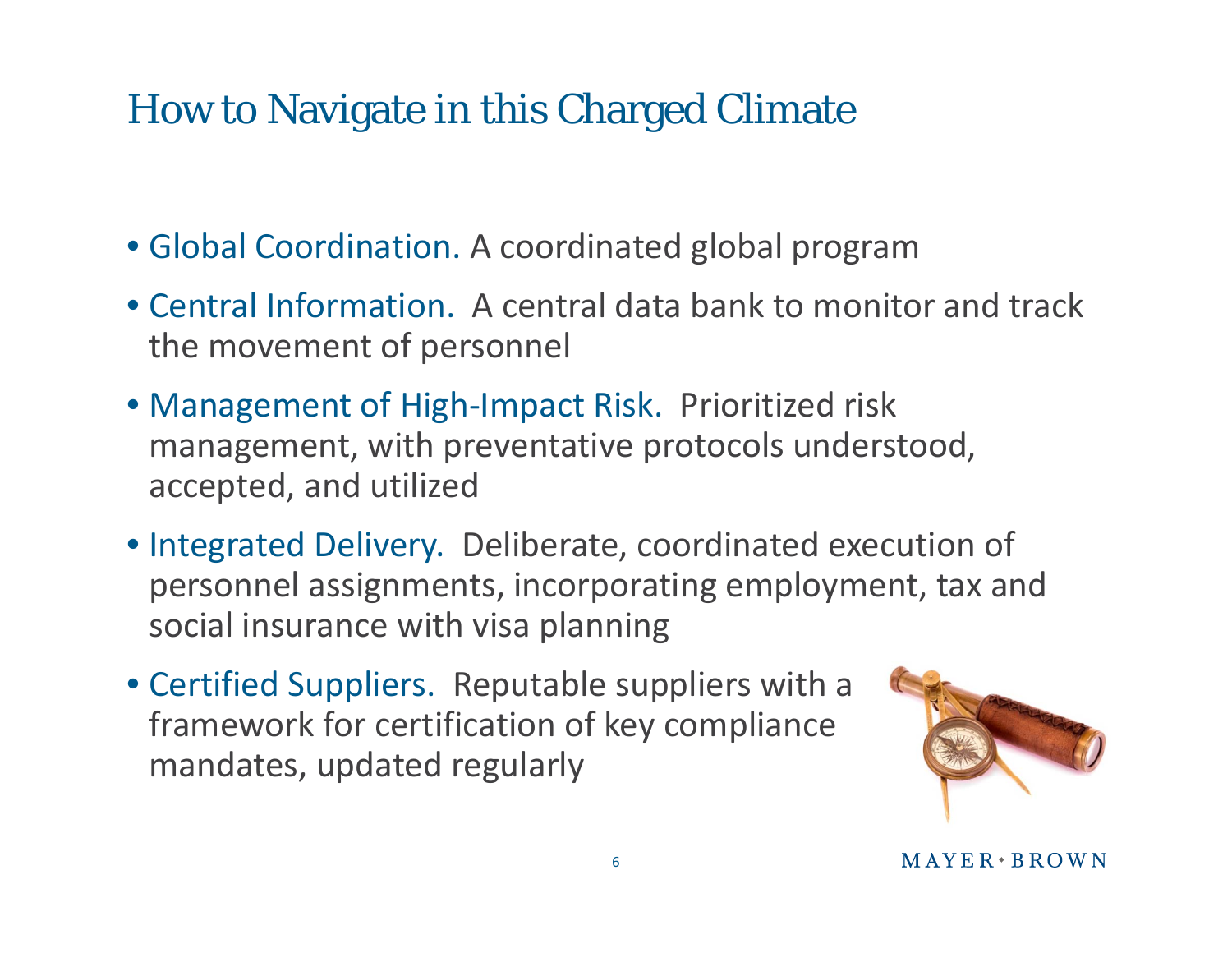#### Accessible Data Serves Multiple Purposes

- •A centralized data bank can both track movement of people, and help ensure that critical protocols are followed
- A system that incorporates visa timelines and filings, critical tax obligations, foreign worker quota restrictions, and covenants or agreements that apply to each cross-border assignment is relevant for multiple purposes, including:
	- Project management
	- – $-$  Compliance record-keeping for audits
	- Communication and education



 $MAYER*BROWN$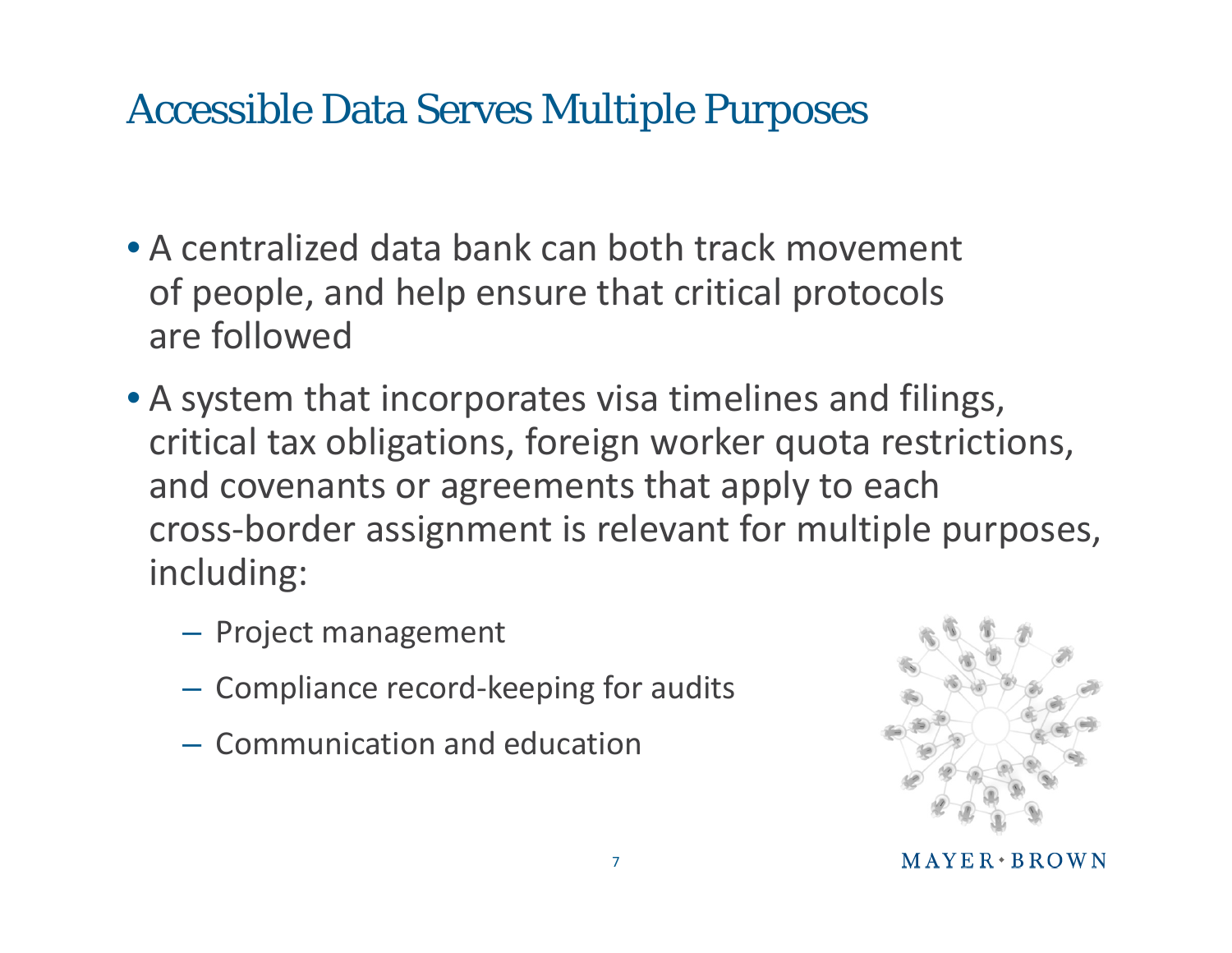## Global Trends

- Immigration reform across jurisdictions attempting to balance business needs for top talent with more of an audit and sanctions regime
- Eligibility for work permits subject to higher scrutiny, including at the ports of entry
- Assignees and accompanying family need to understand the parameters of their authorization for entry
- Business traveler options for "visitor" entries is increasingly restrictive, which can surprise your executives, who have historically traveled across borders without incident

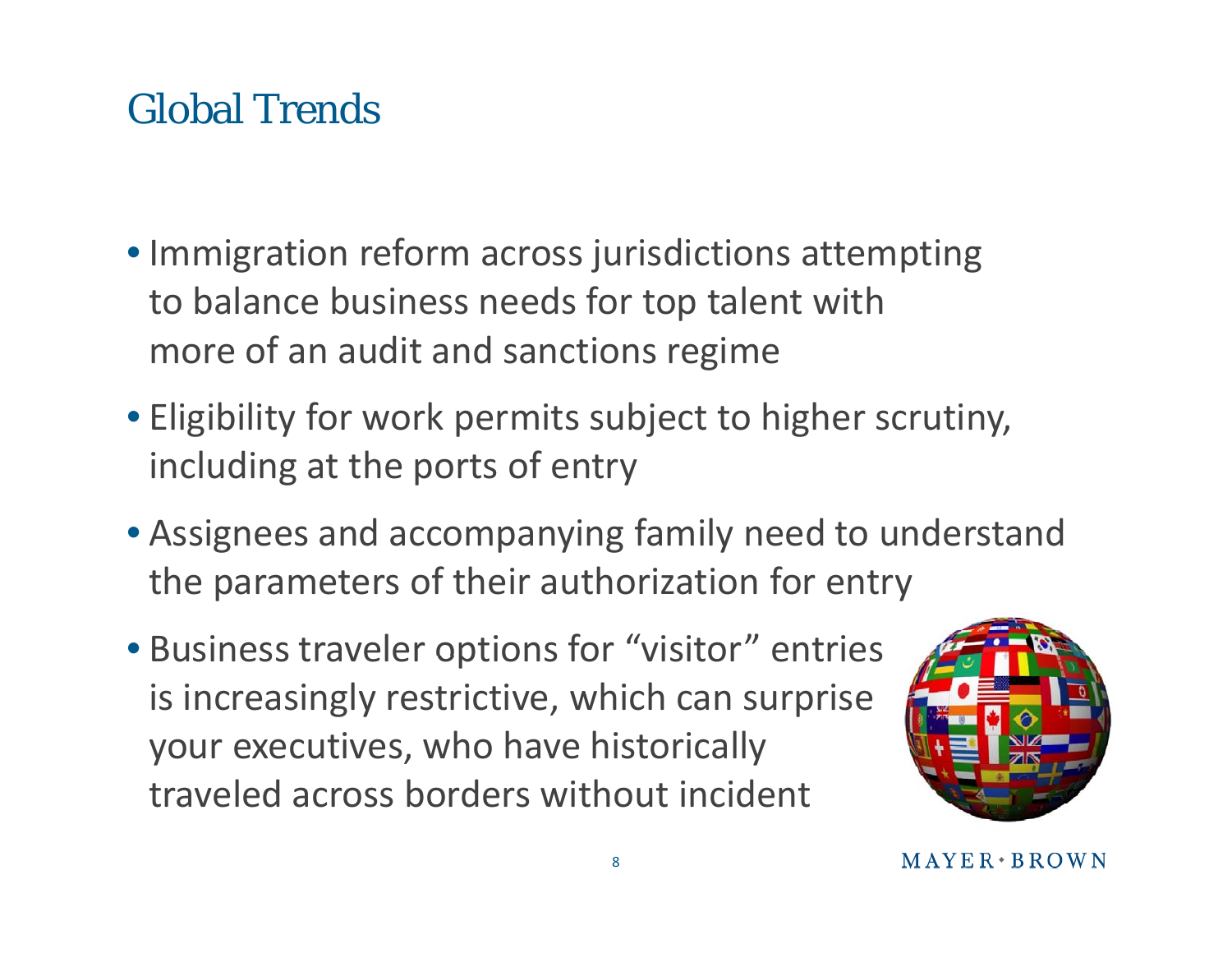#### Case Study

- Multinational company ("MNC") headquartered in London
- Subsidiaries in France, Italy, the United States and the People's Republic of China ("PRC")
- Business model requires the intracompany movement of managers and professional teams across global offices
- Management promotes use of international assignments as means to cross‐fertilize ideas and groom internal talent
- Legal requirements to secure work authorization for non‐nationals in each jurisdiction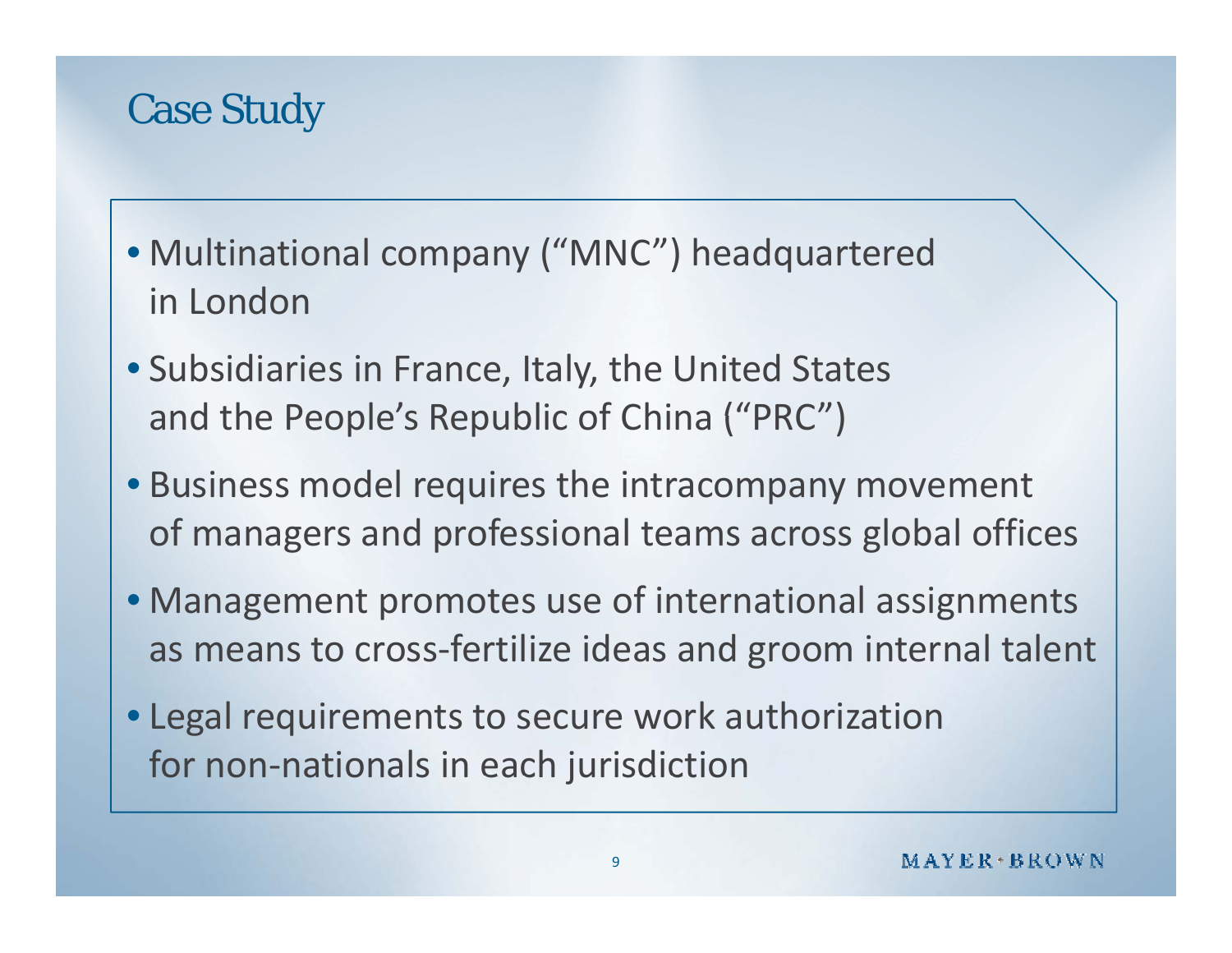#### Spotlight on the United Kingdom



- Tier 2 Intra ‐company Transfer (ICT) Category
	- **Hart Communication**  $-$  Employee eligibility based on employment with the MNC  $\,$ overseas for at least 12 consecutive months
	- UK headquarters must hold Sponsorship Licence issued by UK Visas and Immigration (UKVI), which will issue an A ‐rated Licence if the application is approved
	- **Hart Communist Communist**  $-$  Sponsorship Licence allows UK office to assign Certificates of Sponsorship
	- Two ‐step application process for employees
		- 1. UK headquarters assigns Certificate of Sponsorship
		- 2. Employee completes biometrics then applies for Tier 2 ICT visa (known as "entry clearance") at British Consulate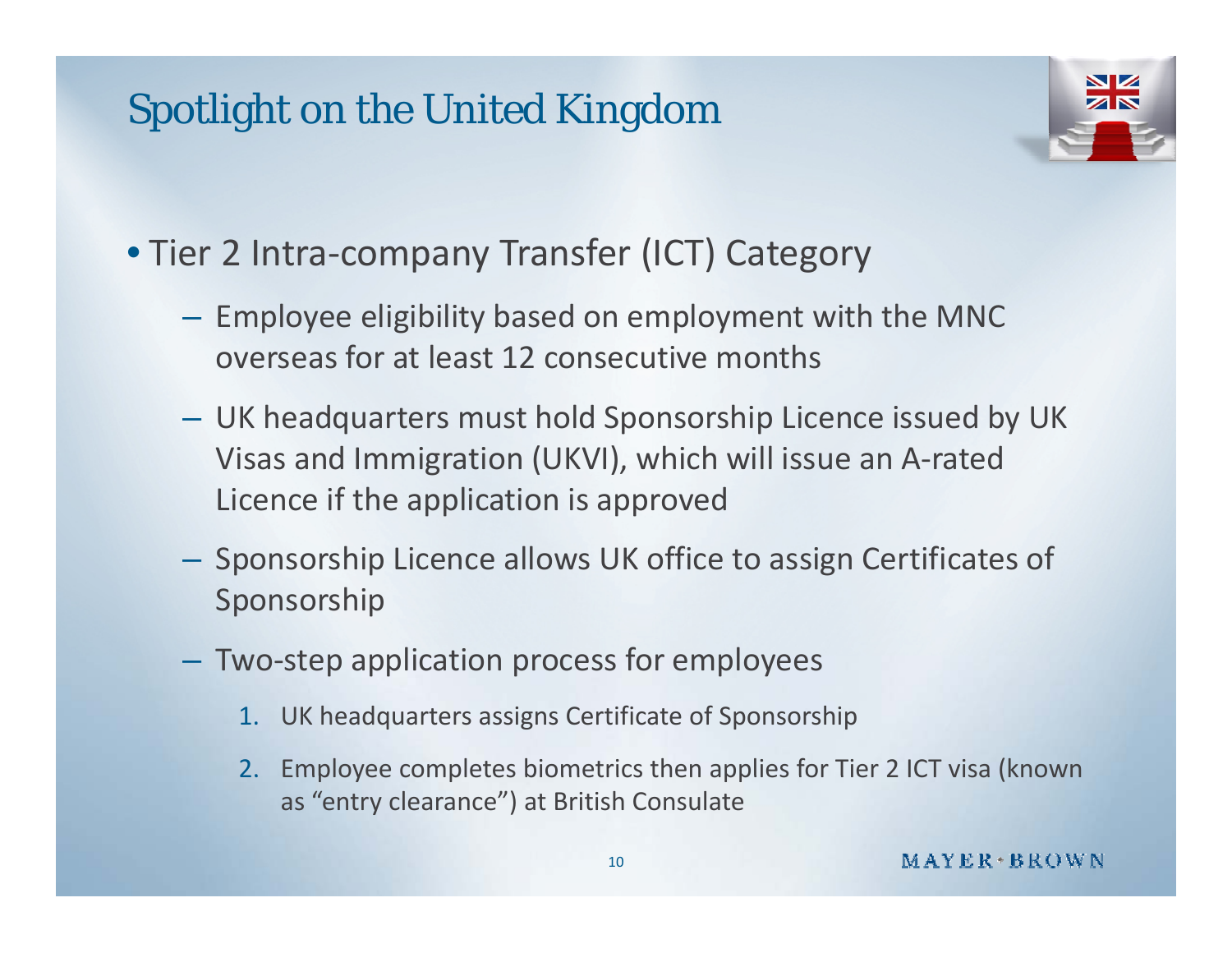## Spotlight on the United Kingdom

#### On the Horizon

- UK Prime Minister David Cameron has pledged to cut immigration to "tens of thousands"
- Measures taken include closing of certain visa streams under other Tiers and imposing a cap on the Tier 2 General (not ICT )
- Yet, measures do not prevent EU citizens from working in the UK, and their numbers are on the rise

11

 $MAYER * BROWN$ 

• Further changes to immigration legislation expected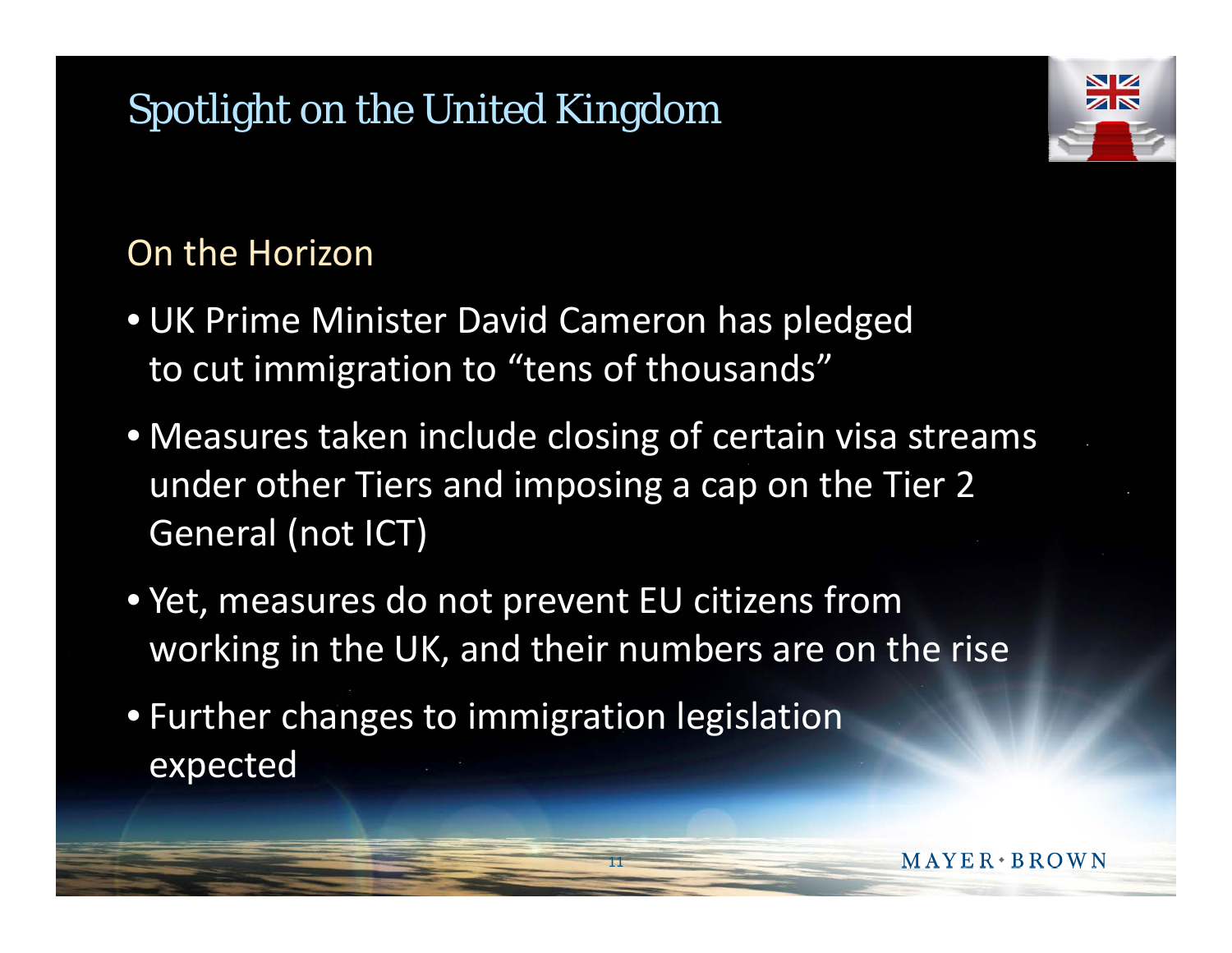#### Spotlight on France



- Work Authorization specific to intra‐company transferees
- Eligibility requirements include 3‐months employment overseas with group company and minimum salary requirements
- Application process
	- $-$  French subsidiary submits Work Permit application to Ministry of Labor
	- $-$  Employee applies for Visa at French Consulate
	- and the state of the state Employee completes post‐arrival registration for residence in France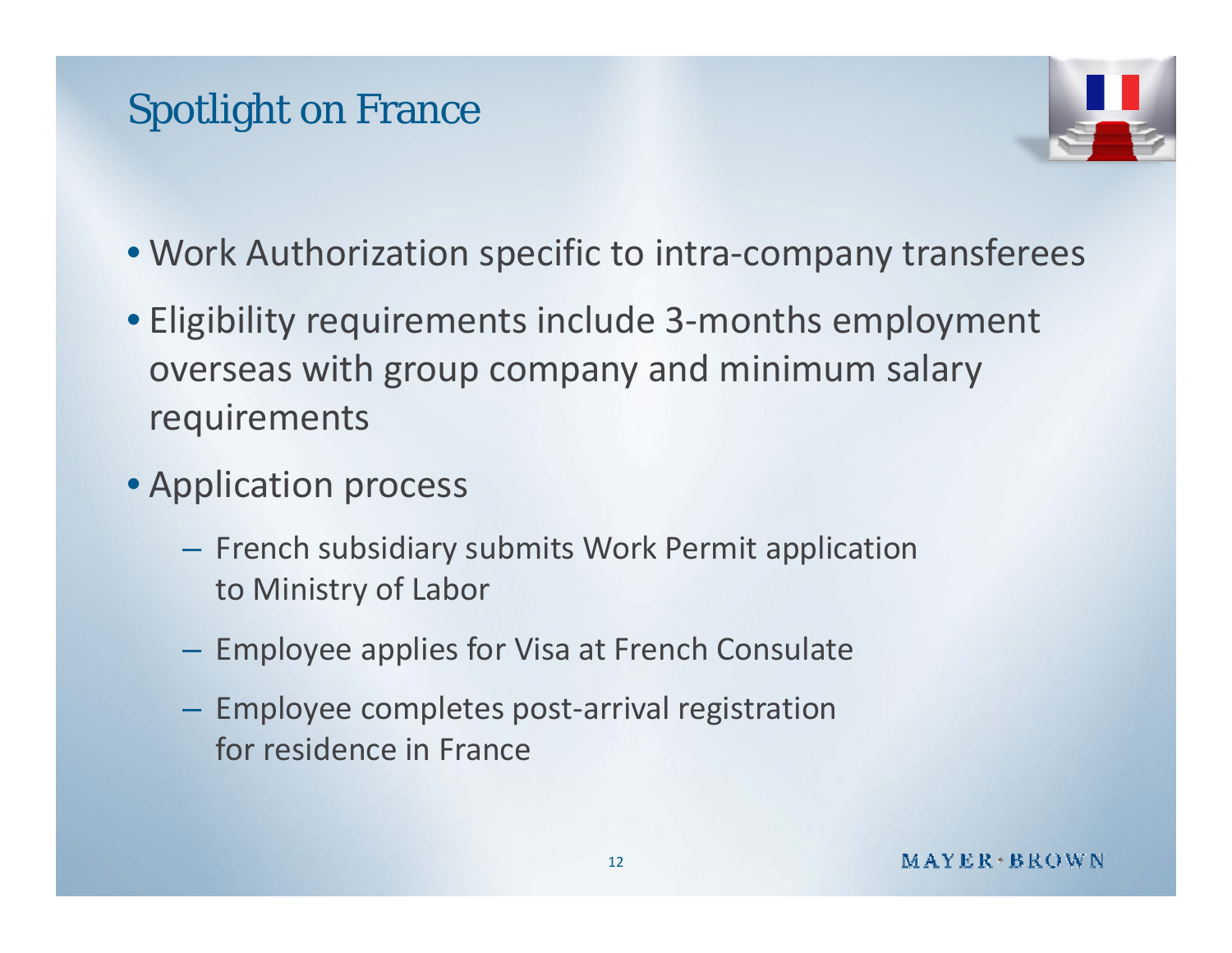#### Spotlight on France



MAYER · BROWN

#### On the Horizon

- European parliament and Council of the EU have adopted Directive 2014/66 which provides for an EU‐wide intracompany work permit process
- This EU Directive provides for streamlined, simplified processing for assignees and facilitates intra-EU mobility.
- Member States (but not for UK, Ireland and Denmark who opted out) must enact national law pursuant to this Directive by 29 November 2016

13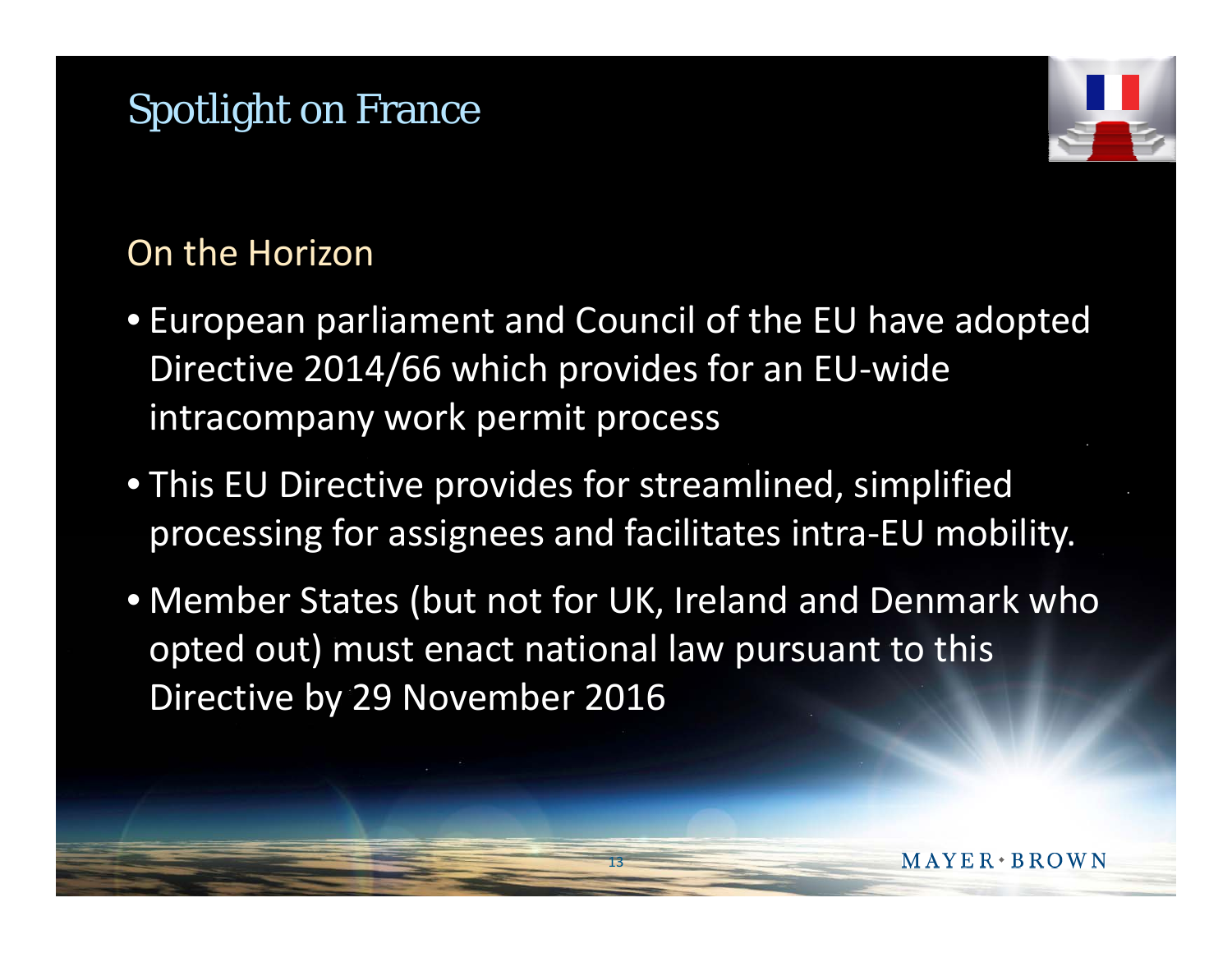#### Spotlight on Italy



- Work Authorization requirements comprised of 3 processes
	- 1. Italian subsidiary applies for Employee's Work Permit (*Nulla Osta*)
	- 2. Employee applies for Visa at the Italian Consulate
	- 3. Following arrival in Italy, Employee registers for Stay Permit
- Apostille requirements require much lead time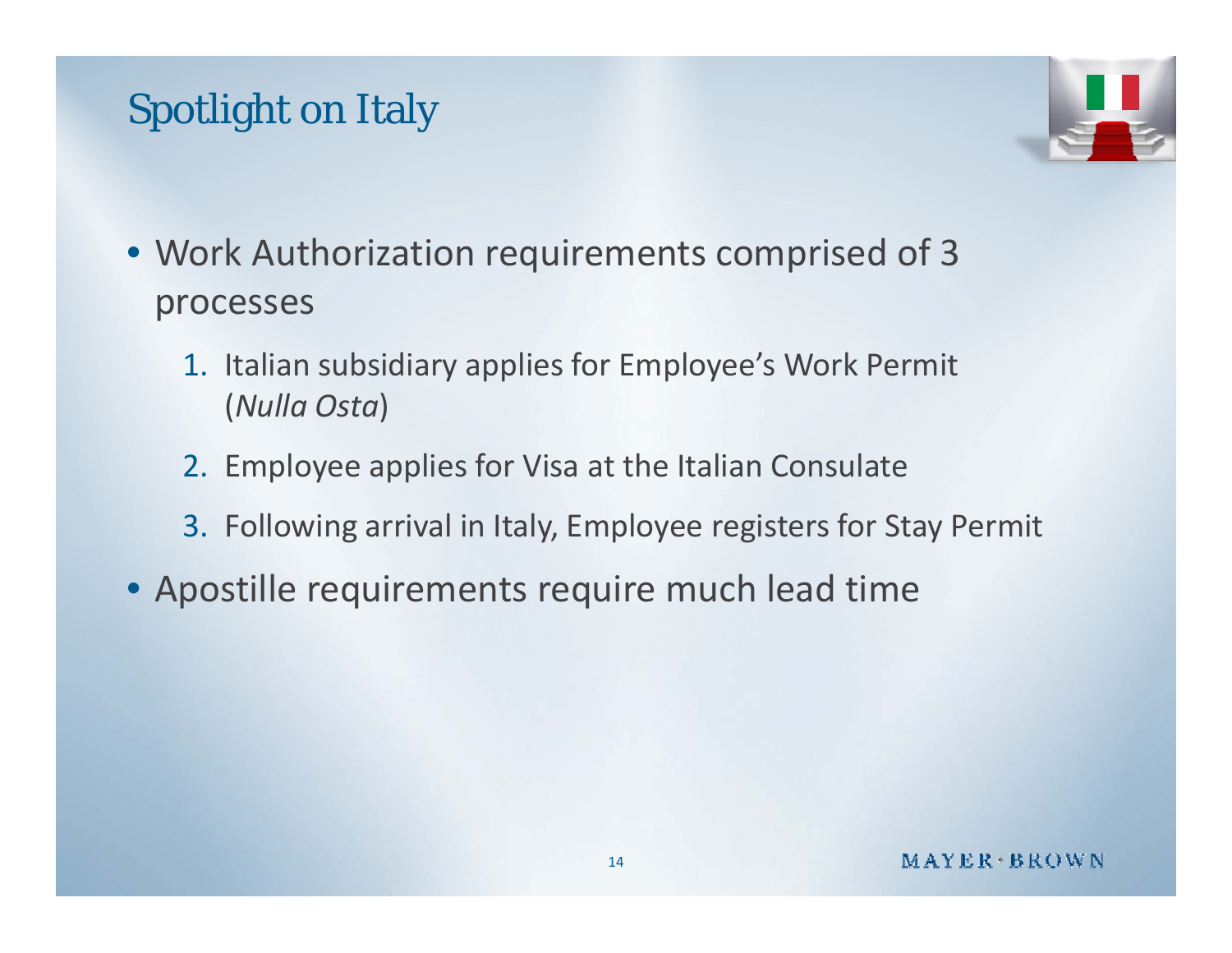#### Spotlight on Italy

#### On the Horizon

- Italy protecting its own in light of economic crisis, with new labor market test in place before <sup>a</sup> non‐EU national can be hired
- Work quotas lower each year for local hires and limited to strict category of nationality (mostly developing countries with agreements with Italy) and job position (mostly for domestic caregivers and farming, positions Italians do not want)

15

 $\bullet$  Notable difference in treatment by the authorities less cooperative, more red tape, protective of Italians, and envy of high foreign salaries

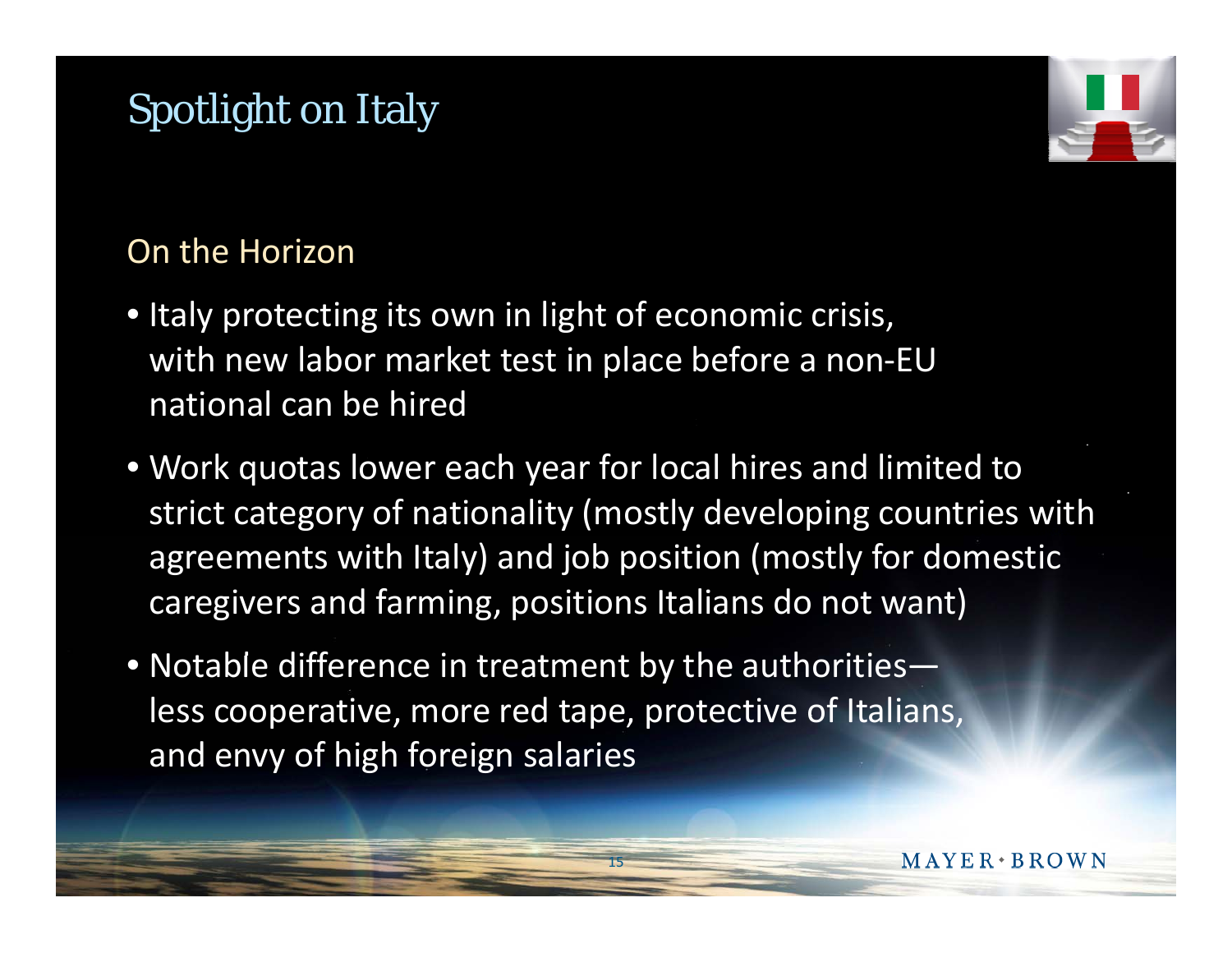#### Spotlight on the People's Republic of China



- Work Authorization process comprised of multi ‐steps that vary depending on city
	- Eligibility is formalistic, requiring Bachelor's degree and at least 2 years experience
	- **Hart Communist Communist**  Major steps of work authorization process comprised of the following:
		- PRC subsidiary applies for Employment License and Visa Invitation Letter
		- Employee applies for Z Work Visa at the PRC Consulate
		- Post-arrival, Employee completes Temporary Residence Registration with the local police and a Medical Examination at designated health center
		- Employee then applies for a Residence Permit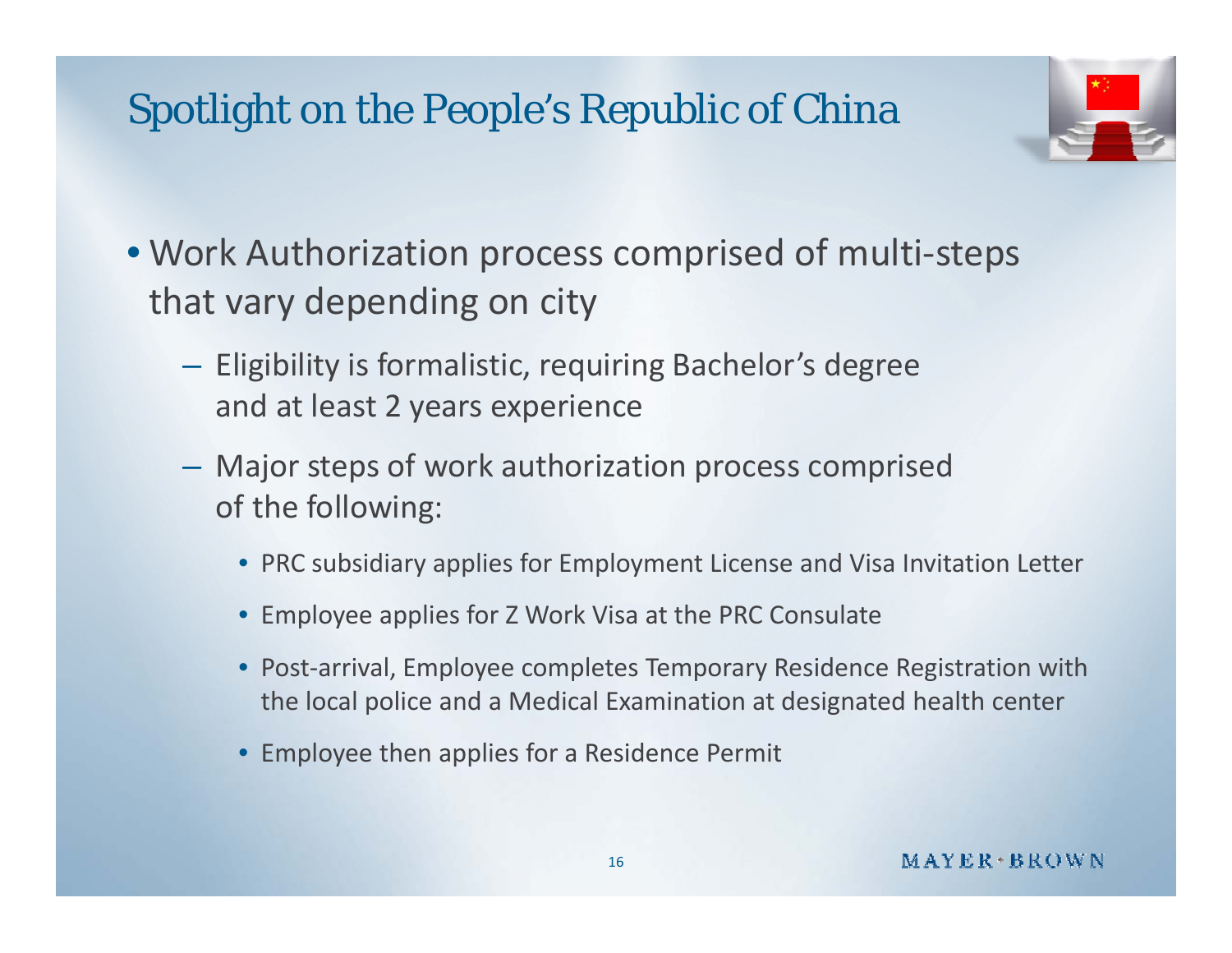## Spotlight on the People's Republic of China

#### On the Horizon

- The PRC overhauled its immigration laws, passing new legislation effective July 1, 2013
- New law expressly and more forcefully prohibits employers from engaging foreign nationals who lack work authorization, while also increasing penalties for non ‐compliance

17

MAYER · BROWN

- Reflects the PRC government's new focus on inbound expatriate movement, as China's economy continues to attract foreign investors
- $\bullet$  Stricter requirements  $\rightarrow$  stricter enforcement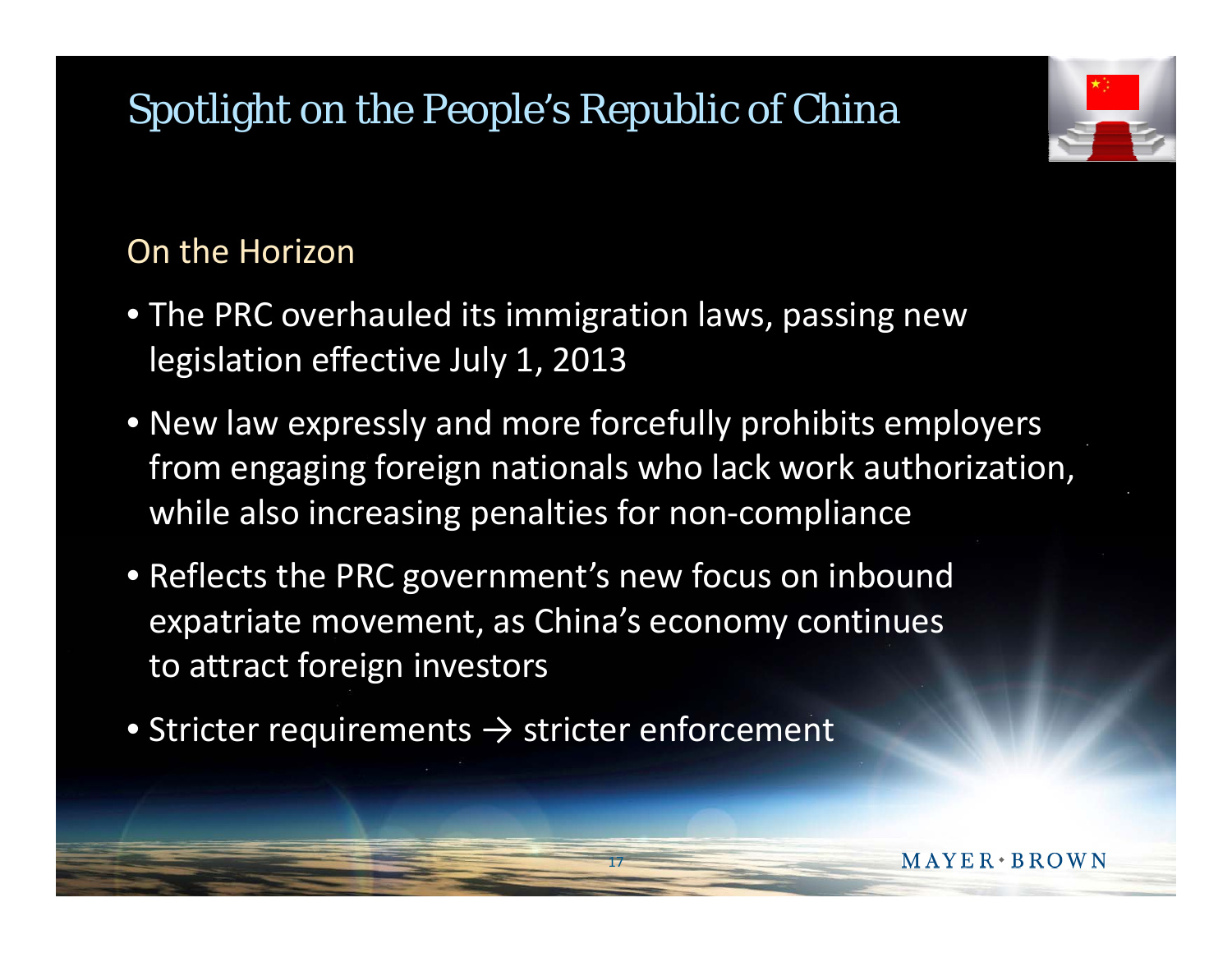#### Managing Global Business Travelers

*"I fear our managers are sending people on short assignments and calling it 'business travel' because they are the project done, but don't want the business unit to incur the costs of an official expat assignment."*

*"Our General Counsel approached me after reading an article in the 'Wall Street Journal' under pressure to get Journal'about companies that have been targeted for improperly using not a problem within*<br> *not a problem within visitor's visas. He's looking to me for assurance that this is t bl ithi a problem within our company."*

*~ Company HR Manager*

*"The \$34 million Thepayment made by Infosys as a result of these [systemic visa fraud* and abuse of *immigration processes] allegations represents the lar gest p a yment g y ever levied in an immigration case."*

*~ ICE Website*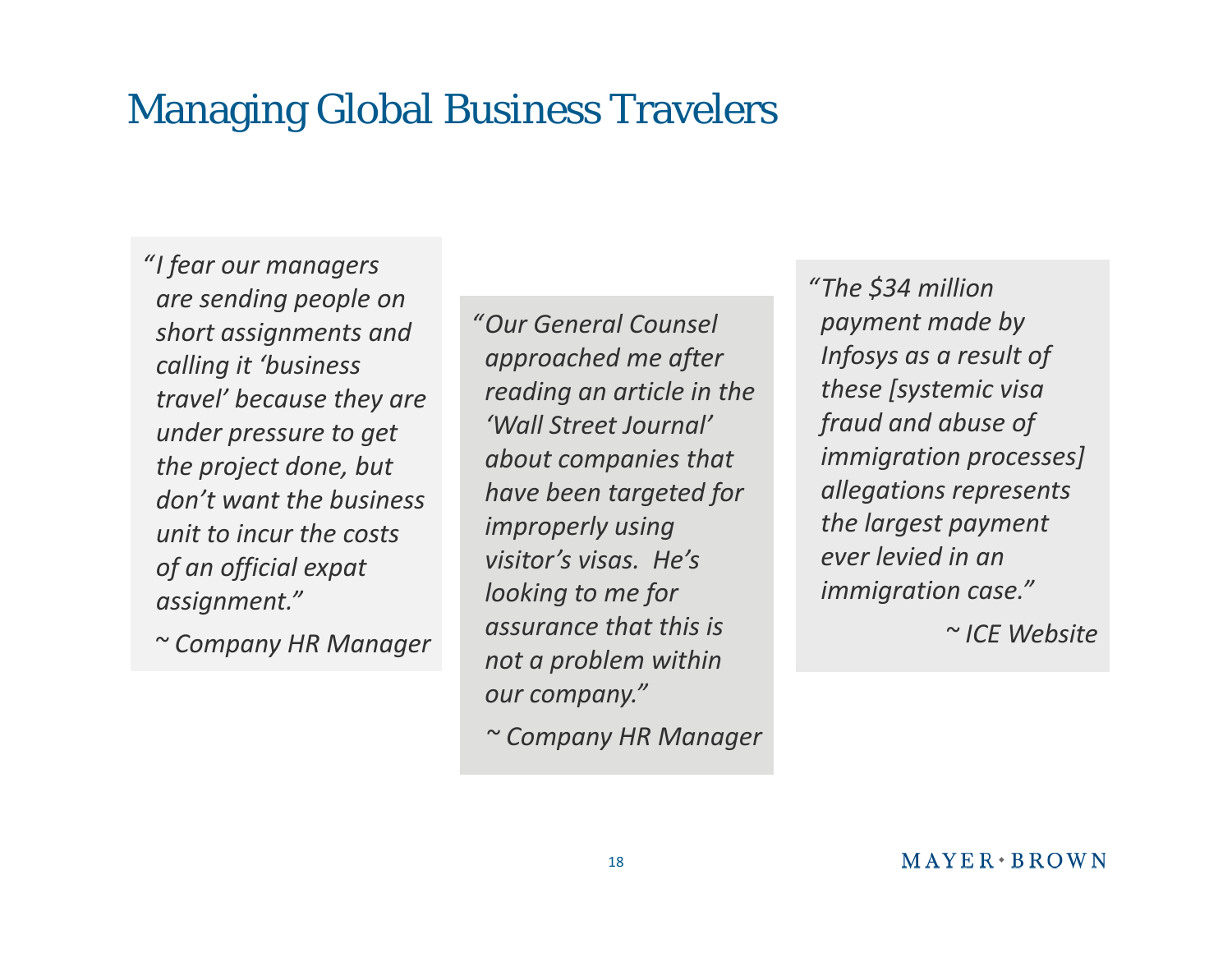#### Typical Business Visitor Framework

Purpose: to conduct business for a short period of time; not a substitute for productive employment in the host country

- Activities that the business visitor performs in the host country must benefit the employer abroad
- The foreign employer must maintain exclusive personnel authority (hire/fire/evaluate/promote) and pay the business visitor's wages
- The business visitor's time in the host country may not be billed out to a customer, as "billable" services are prohibited
- Rule of thumb: Would the company ordinarily hire/retain a local worker (employee or contract worker) to engage in these duties? If yes, visitor travel is not appropriate, and a work permit should be considered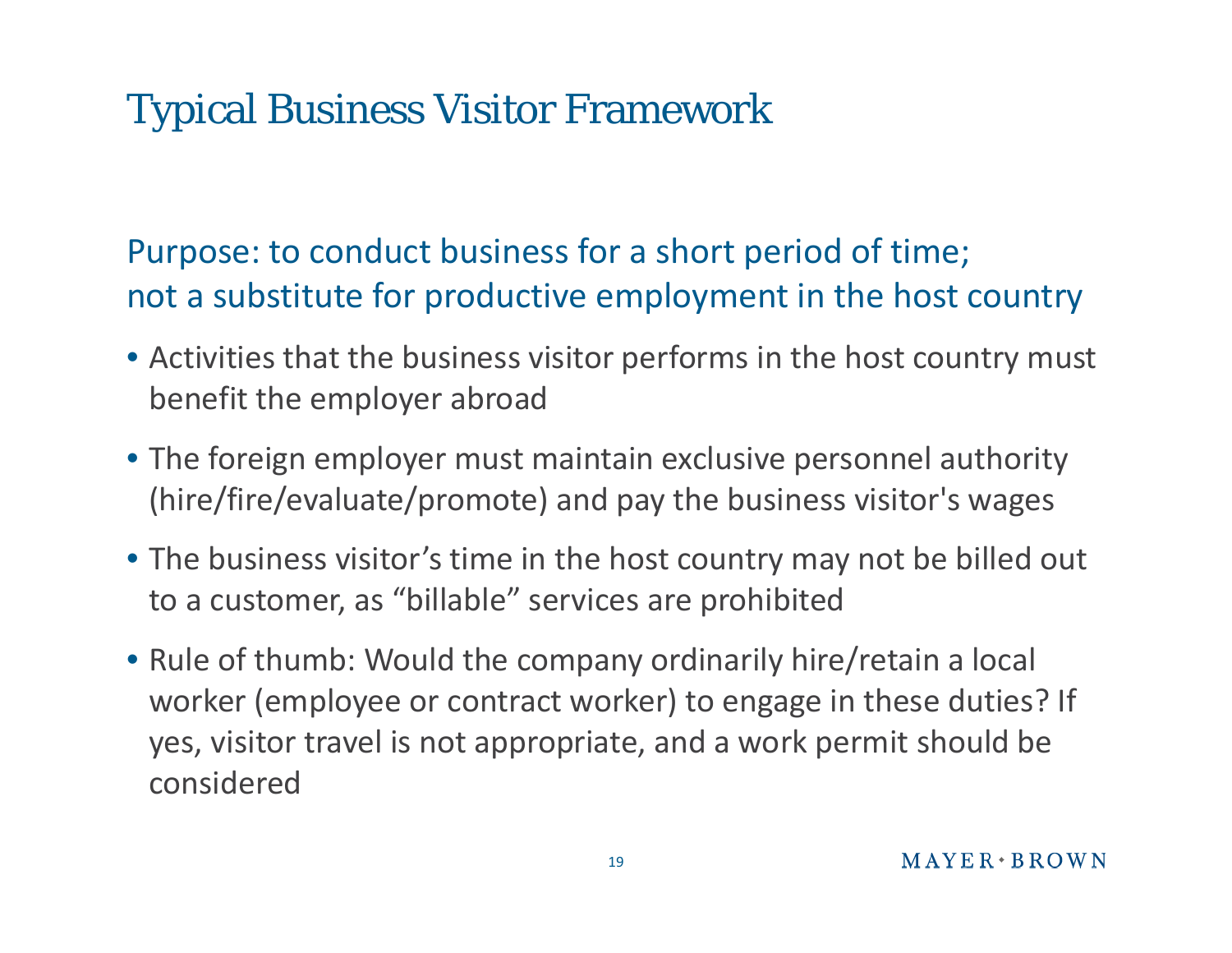## Red Flags

- Multiple trips to the United States
- Extended stays at any point over the past year
- Direct reports in the United States
- Supervisor/reporting chain includes the United States
- Billable time
- Housing is not temporary  $(i.e., own or rent apartment/home)$

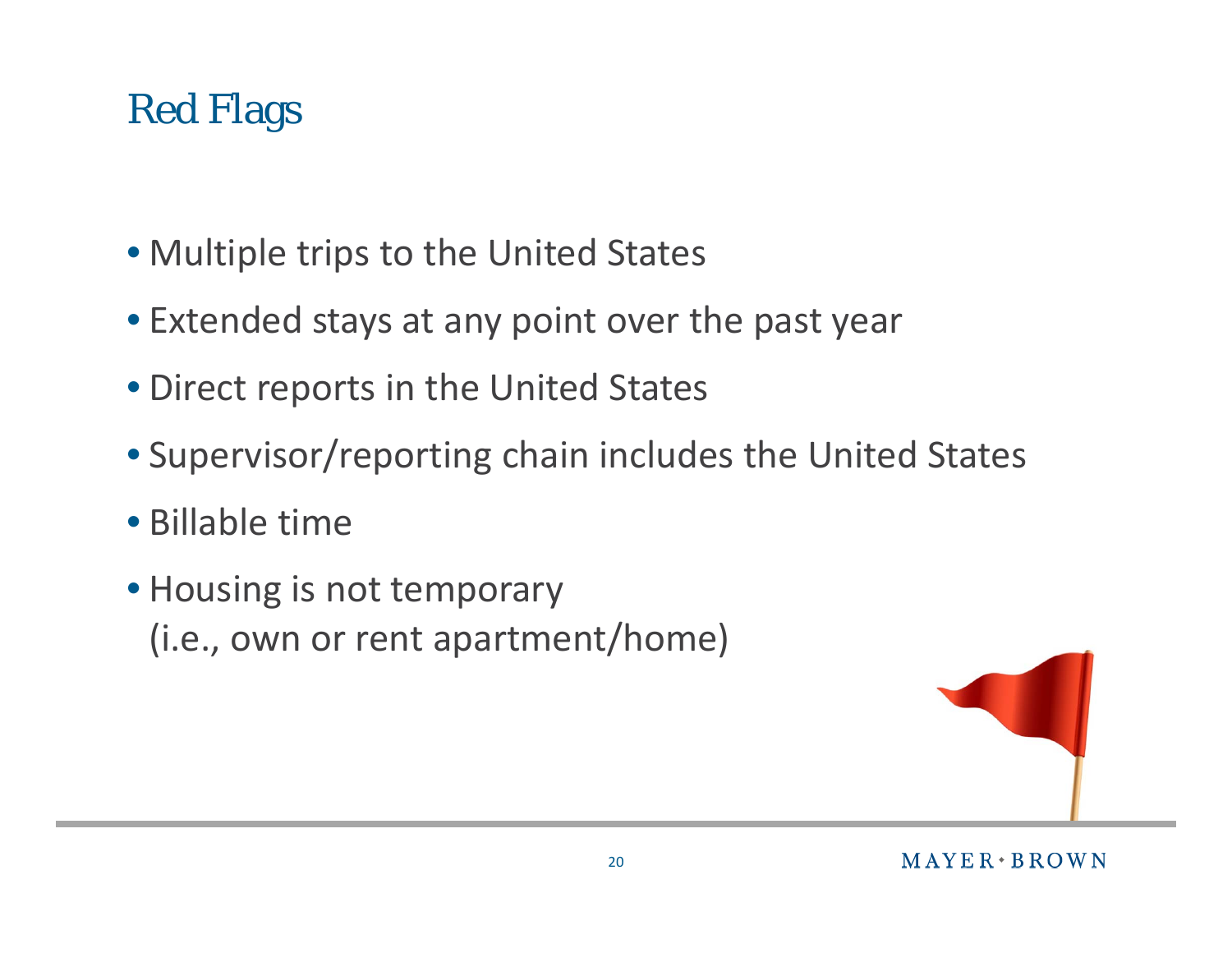#### Best Practices

- **Implement <sup>a</sup> system** to vet business travel according to established standards – e.g., link with travel reimbursement
- **Mandate escalation** for trips over 30 days or if over 90 days cumulative over course of past year
- **Centralize** invitation letter preparation and application approval
- **Education** through established company communications – e-news alerts, ethics training for managers
- **Company policy** for both employees and third‐party on‐site suppliers